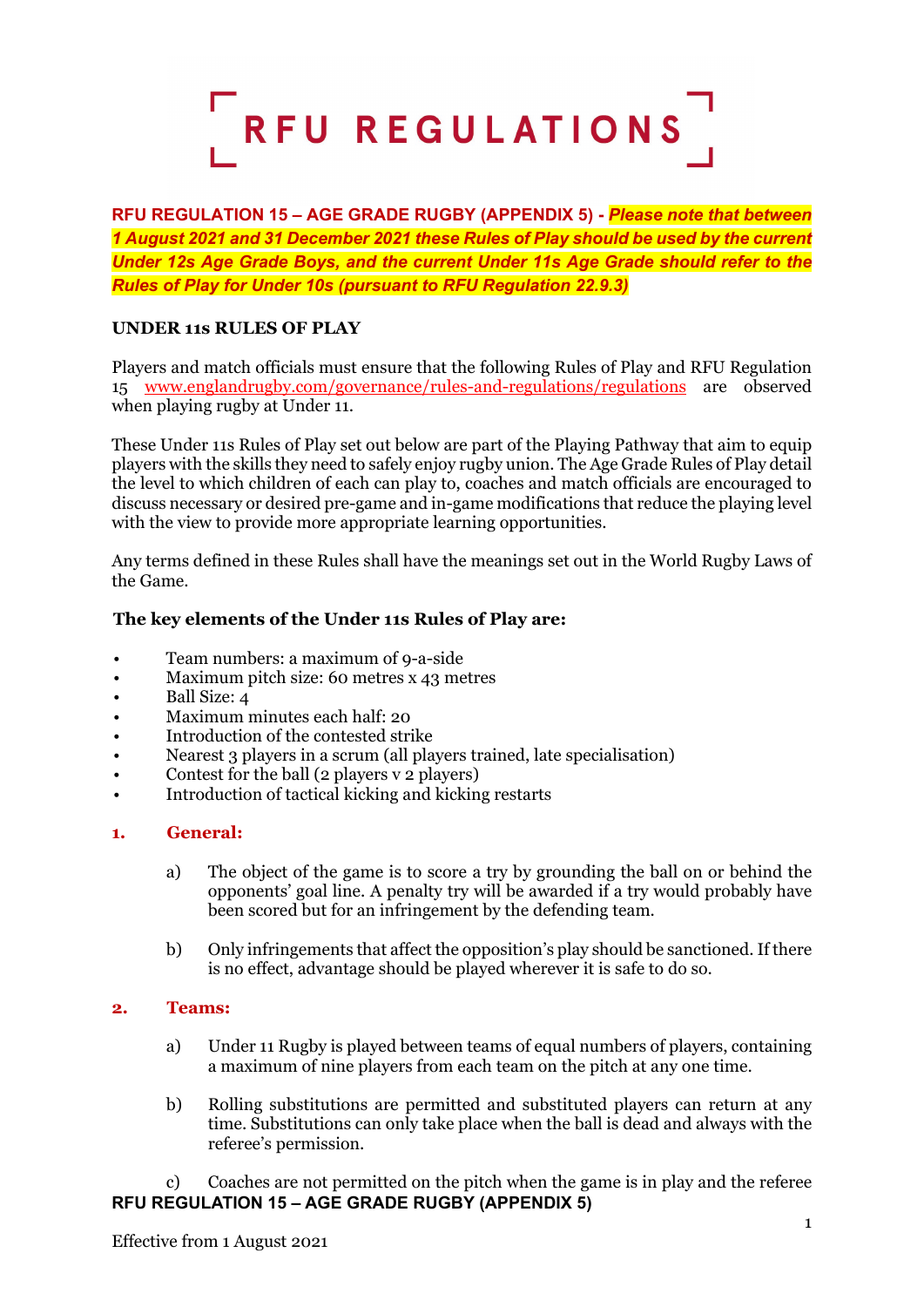is encouraged to advise and guide the teams and players.

## **3. Pitch Size:**

- a) The maximum pitch size is 60 metres by 43 metres, plus 5 metres for each in-goal area.
- b) The referee and coaches may agree to reduce the pitch sizes provided that they agree it is safe to do so.
- c) Adjacent pitches should be no closer than 5 metres.
- d) Provision should be made to indicate the position of the place 15 metres from each goal line, serving a similar purpose to the 22 metre line in the World Rugby Laws of the Game.

### **4. Starts and Restarts:**

- a) A drop kick from the centre of the half way line will be used to start each half of the game, and for all restarts after a score. After a score, the opponents of the team who scored will have the option to receive the kick or kick off themselves.
- b) The kicker's team must be behind the ball until it has been kicked and the nonkicking team must be at least 7 metres back from the half way line.
- c) If the ball does not travel 7 metres but is first played by an opponent, play continues.
- d) If the ball does not travel 7 metres or is played by the kicking team before reaching 7 metres or is kicked directly into touch, the non-kicking team will have the choice of:
	- i. A throw in to a scrum at the centre of the half way line.
	- ii. The kick to be re-taken.
- e) Where players of the kicking team are in front of the ball , the non-kicking team shall have a throw in to a scrum at the centre of the half way line.
- f) If the ball is kicked into the opponents' in-goal, without having touched or been touched by a player and is then immediately touched down or made dead, or the ball goes into touch in goal, the non-kicking team has the choice of:
	- i. A throw in to a scrum at the centre of the half way line.
	- ii. The kick to be re-taken.

### **5. Free Kick:**

- a) After the following infringements, a free kick will be awarded to the nonoffending team:
	- i. Foul Play
	- ii. Offside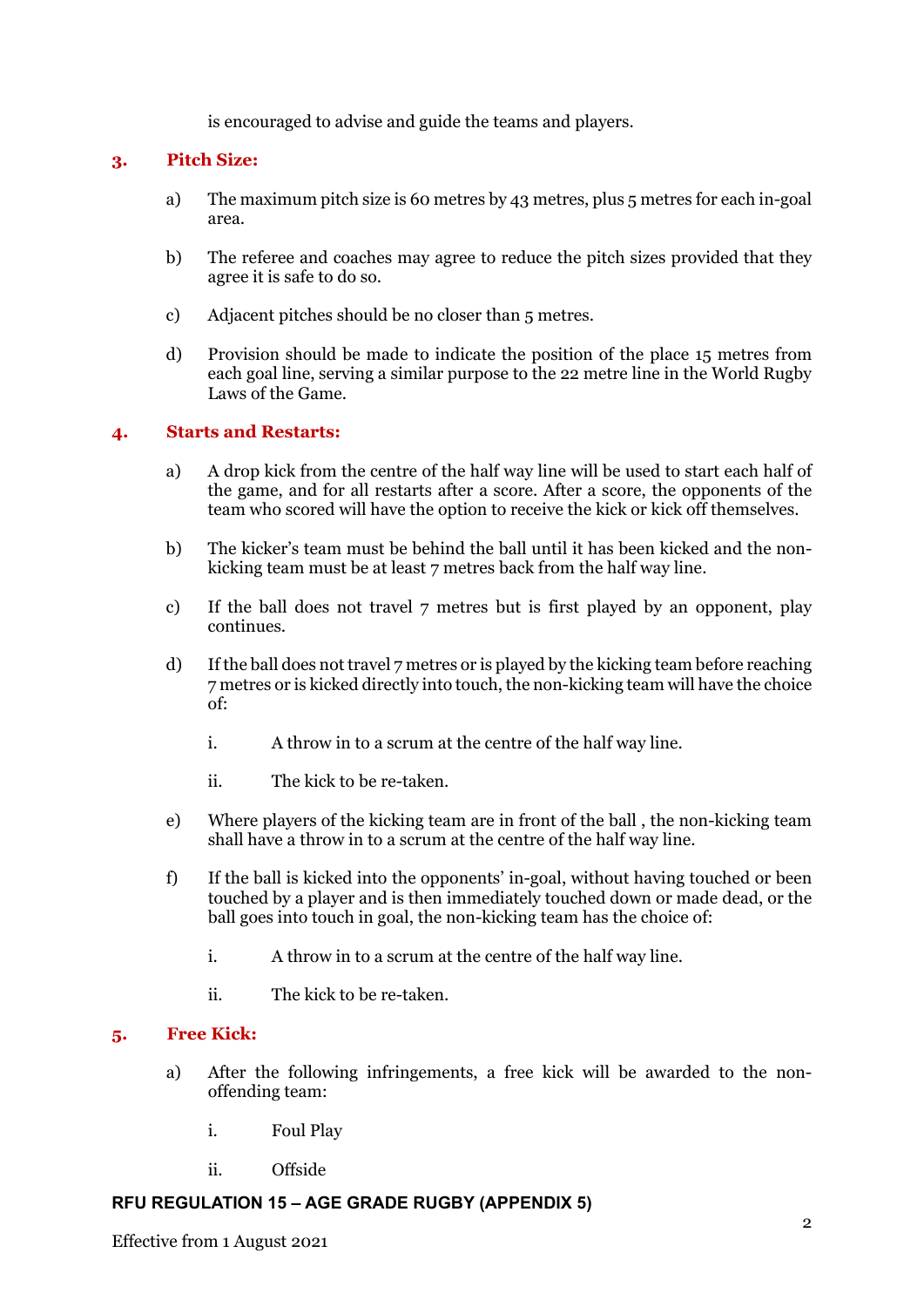- iii. When a fend off or hand off has been used
- iv. When a ball carrier uses the "squeezeball" technique.
- *Note: ''Squeezeball" is a technique where the ball carrier goes to ground, head forward (touching or close to the ground), irrespective of immediate contact with opponents, usually keeping parallel to the touchline, holding and protecting the ball close to the chest and, when on the ground, pushing the ball back between the legs.*
- v. When a player voluntarily falls on or over a player lying on the ground with the ball in their possession or voluntarily falls on or over players lying on the ground with the ball between them, or near them.
- vii. When a team pushes in the scrum.
- viii. When a tackler makes contact above the armpits.
- b) A free kick is a kick from the hand. The kick must move the ball a visible distance out of the hand or along the ground. This can either be a tap by the player to themself, or a kick to gain ground. Opponents must be 7 metres back, towards their own goal line.

### **6. Passing:**

- a) The ball may only be passed sideways or backwards. If the ball is handed to another player who is in front of the ball carrier or passed or knocked forwards towards the opponents' dead ball line, a scrum is awarded to the non-offending team. Referees should play advantage wherever it is safe to do so.
- b) Where the ball has been ripped from the ball carrier, whether by the attacker or defender, the ball must be passed immediately away from the contact area.

### **7. Free Passes:**

- a) A free pass is awarded when the ball or ball carrier has gone into touch. The free pass is 5 metres from touch, level with where the ball or ball carrier went into touch.
- b) At a free pass, the opposition must be 7 metres back from the mark. At a free pass, the passer must start with the ball in both hands and, when the referee calls "Play", pass the ball backwards through the air to a member of their team. For safety reasons, no player from either team may run until the pass is made.

## **8. The Tackle, Maul and Ruck:**

- a) Only the ball carrier can be tackled. The ball carrier can run and dodge opponents but may not fend them off using their hands or the ball.
- b) The tackler must grasp the ball carrier below the armpits, on the shirt, shorts or around the legs.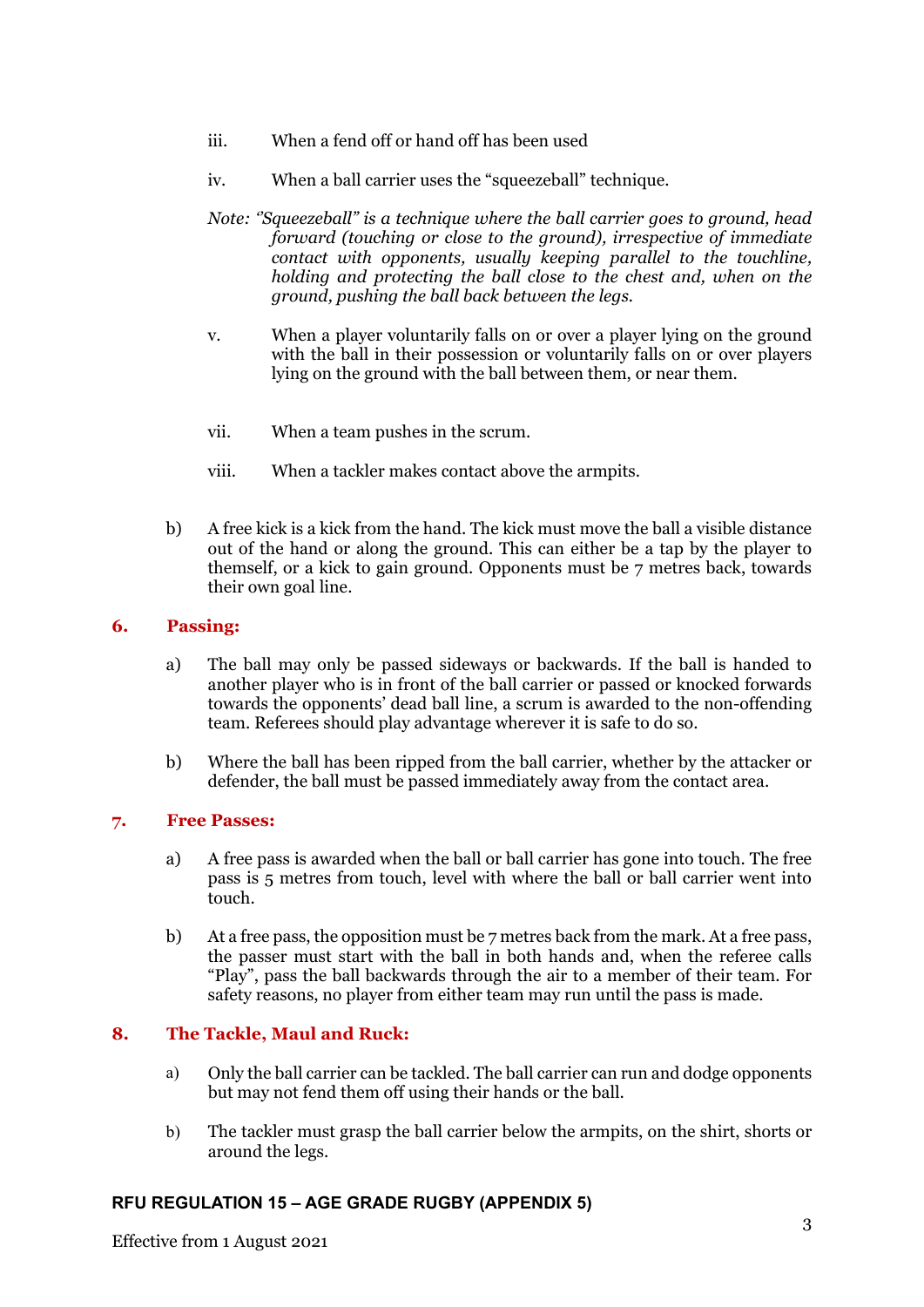- c) Support players must not stand either side and in close proximity to the ball carrier to prevent defenders from making the next tackle.
- d) When the ball carrier is held and remains on their feet they may continue to progress forward. Once forward momentum has been stopped, the ball must be played away from the contact area.
- e) When the ball carrier is not taken to ground, the opponent may contest the ball by grabbing it.
- f) A "Tackle" occurs when the ball carrier is held by one or more opponents and is brought to ground. A ball carrier who is not held is not a tackled player and a tackle has not taken place. Opposition players who hold the ball carrier and bring that player to ground, and who also go to ground, are known as tacklers. Opposition players who hold the ball carrier and do not go to ground are not tacklers. The tackle must include the use of arms. Where the ball carrier is taken to ground, the referee will call "Tackle-Release".
- g) When the ball carrier is taken to ground, the opponent must immediately release the ball carrier and must get to their feet before contesting the ball or blocking the pass.
- h) If the ball carrier is taken to ground and the referee calls "Tackle-Release", the ball carrier must pass the ball immediately, or roll away or place the ball towards their own team.
- i) When the tackle is made the team in possession of the ball may only support from behind.
- j) When the tackle is made and the ball carrier is on the ground, TWO supporting players from each team, who must remain on their feet, may:
	- i. rip the ball from the ball carrier but must then pass the ball immediately to a team mate; or
	- ii. pick up the ball and pass away from the contact area; or
	- iii. if a ruck is not formed, pick up the ball and run; or
	- iv. up to TWO players may join to form a ruck but must do so from their own side (i.e. from the direction of their own goal line) and drive over the ball, in an attempt to take their immediate opponents away from the ball.
- k) if j) iv. above has taken place, the next arriving player must pass the ball to another player.
- l) A "ruck" is a phase a play where one or more players from each team, who are on their feet, in physical contact, close around the ball on the ground. Open play has ended. Players are rucking when they are in a ruck and using their feet to try to win or keep possession of the ball, without being guilty of foul play. No more than three players from either team (including the ball carrier and opponent) can be involved in the ruck.
- m) When the ball has been clearly won by a team at a ruck and the ball is available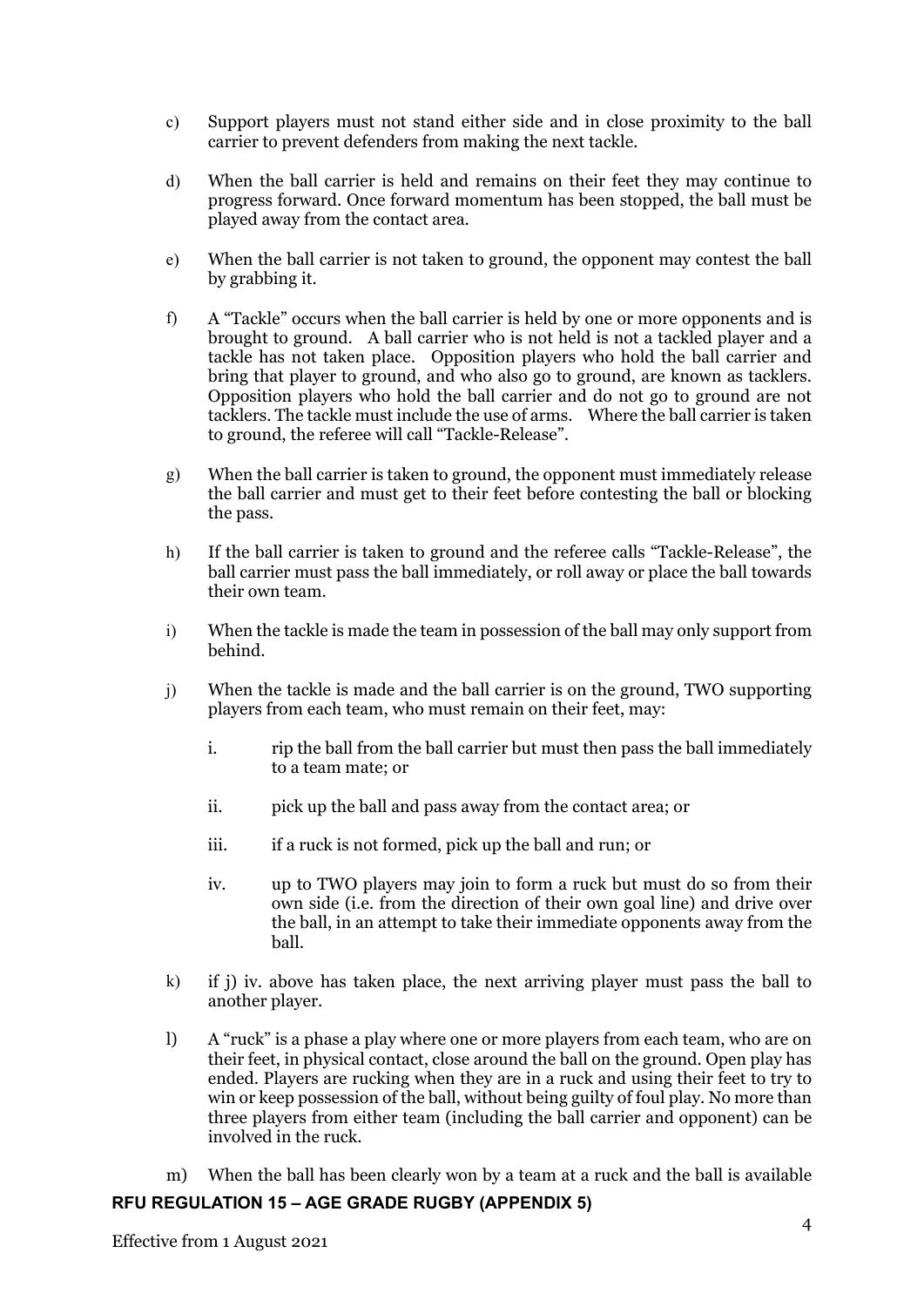to be played the referee will call "Use it" after which the ball must be played within 5 seconds. If the ball is not played within 5 seconds the referee will award a scrum and the team not in possession of the ball at the ruck is awarded the throw-in.

- n) A "maul" begins when a player carrying the ball is held by one or more opponents and one of the ball carrier's team mates bind on the ball carrier. A maul therefore consists, when it begins, of at least three players, all on their feet; the ball carrier and one player from each team. No more than 3 players from either team (including the ball carrier and opponent) can be involved in the maul. All the players involved must be bound to the maul and must be on their feet and moving towards a goal line. Open play has ended.
- o) When a maul is formed the ball must be made available within 5 seconds. The referee should call "Use it" and the ball should be moved away from the contact area. If neither team can pass the ball away, a scrum should be awarded to the team not in possession when the maul began.
- p) When the tackle is made the team in possession of the ball may only support from behind.
- q) When the tackle is made and the ball carrier is on the ground, TWO supporting players from each team, who must remain on their feet, may:
	- i. rip the ball from the ball carrier but must then pass the ball immediately to a team mate; or
	- ii. pick up the ball and pass away from the contact area; or
	- iii. if a ruck is not formed, pick up the ball and run; or
	- iv. up to TWO players may join to form a ruck but must do so from their own side (i.e. from the direction of their own goal line) and drive over the ball, in an attempt to take their immediate opponents away from the ball.
- r) If q) iv. above has taken place, the next arriving player must pass the ball to another player.
- s) When the ball has been clearly won by a team at a ruck and the ball is available to be played the referee will call "Use it" after which the ball must be played within 5 seconds. If the ball is not played within 5 seconds the referee will award a scrum and the team not in possession of the ball at the ruck is awarded the throw-in.
- t) Support players must not stand either side and in close proximity to the ball carrier to prevent defenders from making the next tackle.

## **9. Kicking:**

- a) Kicking the ball when it is on the ground is prohibited (often referred to as a 'flyhack').
- b) If the ball is kicked from outside of the 22 metre line (15m) directly into touch, a free pass is awarded to opposing team in line with where the ball was kicked and 5 metres in from the touchline, unless the non-kicking team elects to take a quick throw-in, in accordance with  $9(g)$ .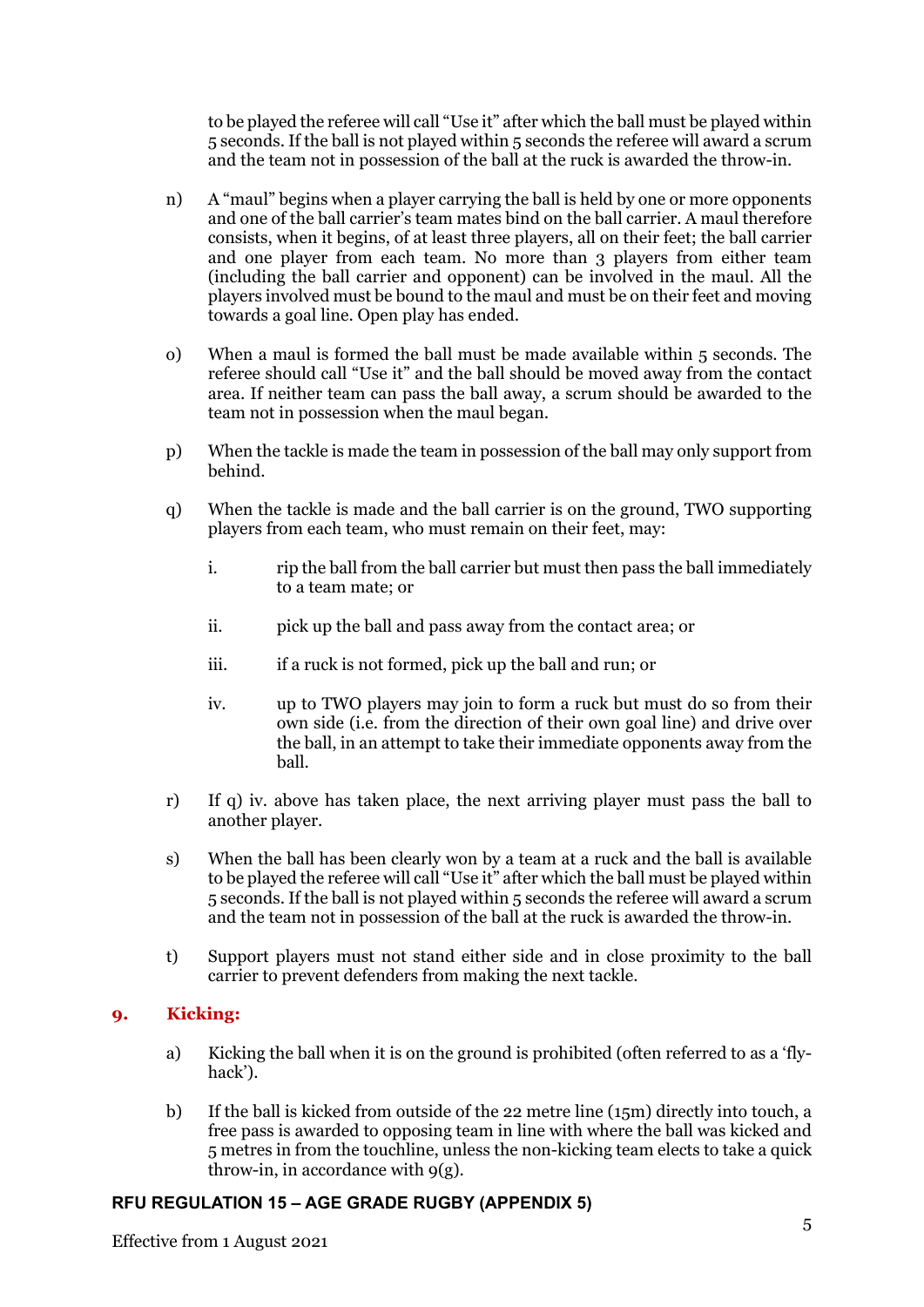- c) A mark may be made anywhere on the pitch, with a catch direct from an opponent's kick, other than from a restart or a free kick. For a successful mark, the referee will award a free kick to the catcher's team.
- d) Other than from a restart, a free kick or charge down, if from a kick the ball is played in flight by a player of the non-kicking team and knocked forward, a scrum will be awarded to the non-kicking team from where the ball is touched.
- e) If from a kick the non-kicking team plays the ball and it goes backward, advantage can be played to the non-kicking team. Where no advantage is gained a scrum should be awarded to the non-kicking team.
- f) Box kicks and Drop goals are not permitted.
- g) Where the kick goes into touch, the non-kicking team has the option to take a quick throw in, in preference to the free pass, unless it has been touched by anyone other than a player a spectator (including coaches/replacements). It must be the same ball that was kicked into touch. For a quick throw-in, the player may be anywhere outside the field of play between the line of touch and the player's goal line. If the ball is brought back into the field of play, or players from the kicking team are in close proximity before the throw can be taken the referee should award a free-kick in accordance with the rules above.

### **10. Actions Inside the 22 Metre Line (the "22"):**

- a) If the ball is kicked from within the 22 by the defending team and goes directly into touch, a free pass will be awarded to the non-kicking team 5 metres in from the touchline, level with where the ball crossed the touchline. If the ball had been passed back into the "22" by the defending team and there had been no subsequent ruck, maul, tackle or the ball had touched an opposition player, the free pass will be level with where the ball was kicked.
- b) A drop out "22" will be awarded:
	- i. when the ball is kicked into in-goal by the attacking team and made dead by a defender; or
	- ii. when the ball is kicked, sent or carried into in-goal by the attacking team and the ball touches or crosses touch-in-goal or dead ball line.

#### **11. Ball to Ground:**

- a) Players must play rugby on their feet, with the ball in hand.
- b) If the ball goes to ground, players should be encouraged to pick it up. If they dive to recover the ball they must either get up with the ball, pass the ball or release it immediately and be allowed to do so by the opposition.
- c) If the ball is lost forward, a scrum is awarded to the non-offending team unless advantage occurs to the non-offending team.
- d) If the ball is passed other than forward and goes to ground, play will continue and either team may pick up the ball. If the ball rolls into touch a free pass will be awarded 5 metres from the touchline level with where it crossed the touchline to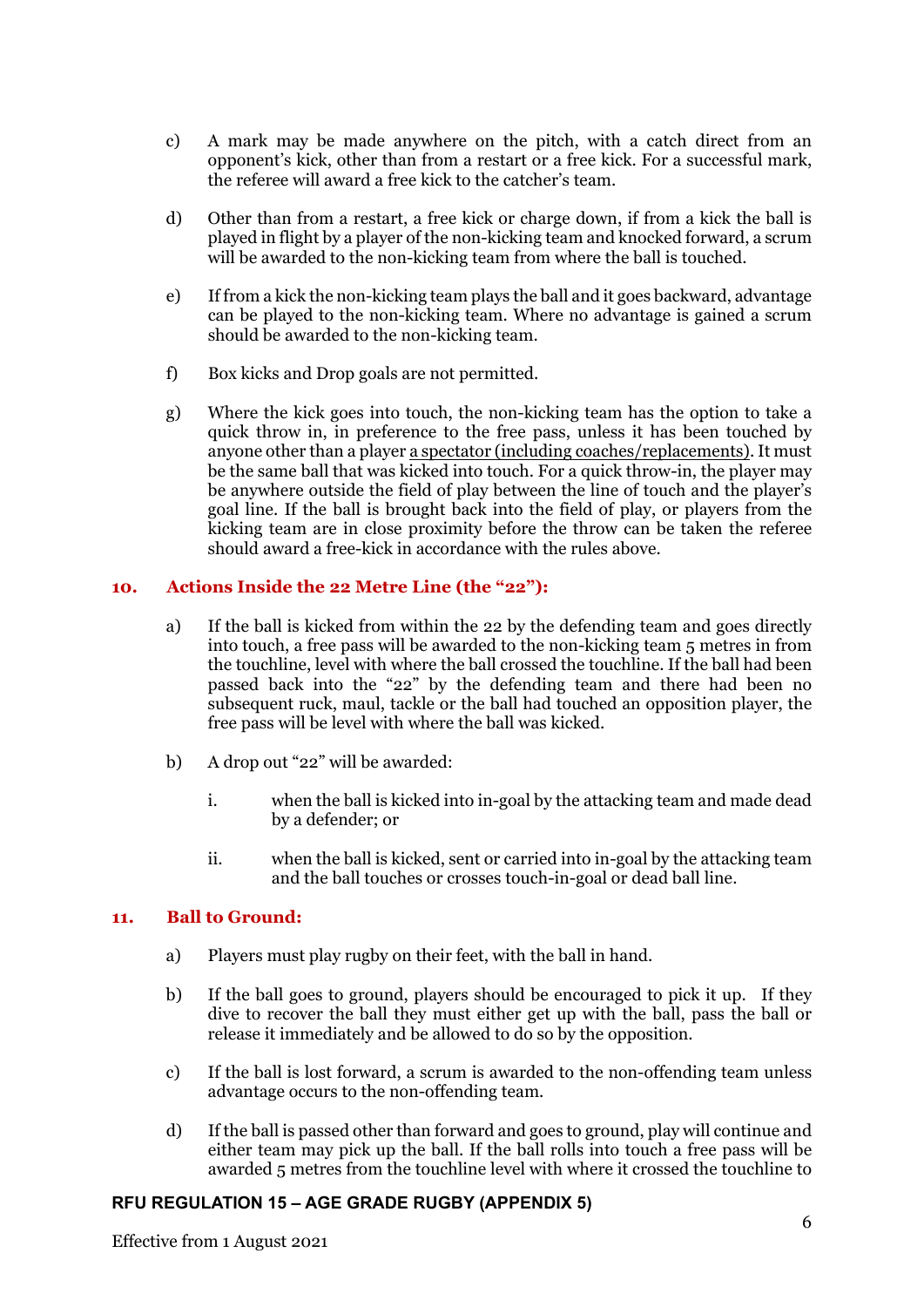the non-offending team.

### **12. Scrums:**

- a) A scrum will be awarded for:
	- i. a forward pass; or
	- ii. a knock on; or
	- iii. where the ball does not emerge from a maul or ruck; or
	- iv. where the ball becomes unplayable.
- b) The scrum will consist of 3 players from each team, i.e. a prop on either side of the hooker. They will be the nearest 3 players from either side, with the fourth nearest acting as scrum half. All players should be encouraged to take part.
- c) The referee will call "Crouch" and then "Bind". The front rows crouch and using their outside arm, each prop must bind onto the back or side of their opponent. Following a pause, the referee will call "Set" only when the front rows are ready. The front rows may then engage.
- d) Front rows must not charge at each other. If they start to set too close together and with their necks and backs bent, the scrum must be stopped and the scrum reformed. Props' body positions must be parallel to the touchline, their head and shoulders must be no lower than the hips and there must be no downward pressure exerted. Shoulders must never be below the level of the hips at any stage of the scrum.
- e) Only the hookers may strike for the ball. Neither team may push.

*Note to referee: Referees and coaches MUST be aware of the following: If the scrum collapses, the whistle must immediately be blown and the appropriate sanction awarded or the scrum reset. If a player is persistently involved in collapsing or illegal binding, they must not take any further part in the scrum or if a player's lack of technique or strength is a danger, they must be replaced. All players, including replacements, should be suitably trained and experienced.*

- f) Once the ball has been won, the scrum half must pass the ball from the base of the scrum. They cannot run with it.
- g) The back line of both teams must remain 5 metres behind the scrum until the ball emerges or the opposing scrum half lifts the ball from the ground. Until this happens, the non-throwing scrum half must remain directly behind their scrum, in the pocket edged by the two props.
- h) If a scrum is awarded within 5 metres of the goal line, the scrum is to be taken at a mark such that the middle line of the scrum is 5 metres from the goal line. In this case the backs of the defending team must stay on or behind the goal line until the scrum is completed.

*Note: Referees should pay particular attention to ensure that the scrum half throwing the ball into the scrum is not "feeding" their own players: the scrum half must hold the ball with both hands, with its major axis parallel to the ground and to the touchline, midway between their knees and ankles. The scrum*